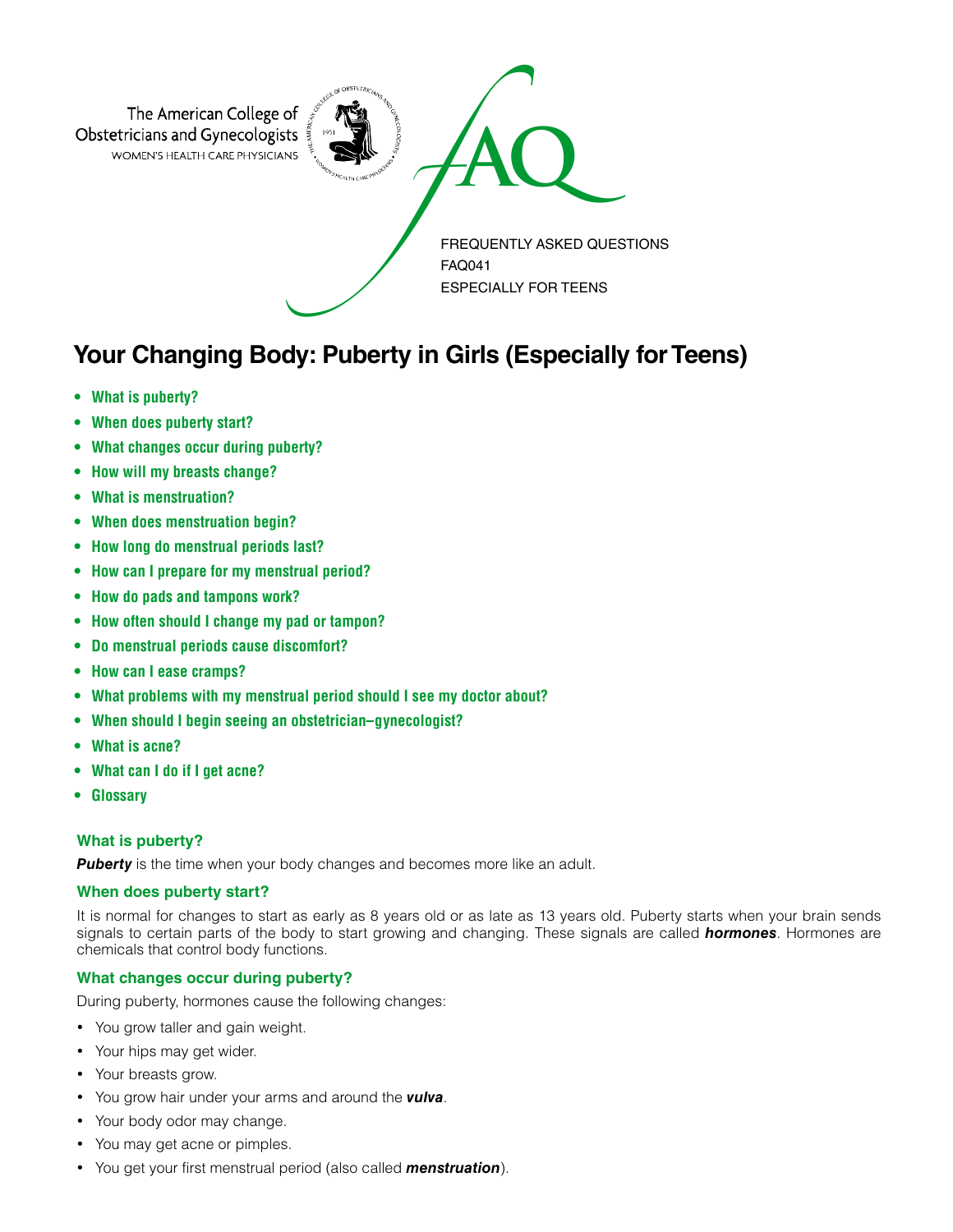## **How will my breasts change?**

As your breasts start to change, the darker areas around the nipples (called the areolas) may look swollen. The breasts also grow rounder and fuller. One breast may seem a little larger than the other. They may feel sore at times. This is all normal.

### **What is menstruation?**

Beginning in puberty, every month, your body will prepare for a possible pregnancy. Hormones signal the *ovaries* to release an *egg* each month. The egg moves into one of the *fallopian tubes*. At the same time, the lining of the *uterus* begins to grow and thicken. If the egg is not fertilized by a man's *sperm*, pregnancy does not occur. The lining breaks down and flows out of the body through the *vagina*. This is called menstruation, the menstrual period, or just your "period."

#### **When does menstruation begin?**

Most girls in the United States start between the ages of 12 years and 14 years, but some start earlier or later.

#### **How long do menstrual periods last?**

Periods usually last between 2 days and 7 days. They normally come every 21–45 days. They often are not regular at first. You may miss a period. You may have two periods in 1 month. This is normal. It can take about 6 years after your first period for your body to get on a regular cycle. Keep in mind that if you have had *sexual intercourse*, a missed period can be a sign that you are pregnant.

#### **How can I prepare for my menstrual period?**

It is best to be prepared for your period, even if you have not started yet. Have pads or tampons ready at home and carry them with you to school.

#### **How do pads and tampons work?**

Pads attach to the inside of your underwear. They absorb the blood as it leaves the vagina. Tampons are inserted into the vagina. They catch the blood before it leaves the body.

### **How often should I change my pad or tampon?**

You should change your pad or tampon at least every 4–8 hours. On the first days of your period, you may need to change it more often because your flow may be heavier.

### **Do menstrual periods cause discomfort?**

Some girls have cramps (tightness and pain) in the lower abdomen and back at the start of their periods. Some girls get headaches or feel dizzy. Some get diarrhea.

#### **How can I ease cramps?**

To help ease cramps, you can try the following:

- Take ibuprofen or naproxen sodium (if you do not have an allergy to aspirin or severe asthma).
- Exercise.
- Place a heating pad on your abdomen or lower back.

# **What problems with my menstrual period should I see my doctor about?**

Talk to your doctor or your parents about your period for any of these reasons:

- You are 15 years old and have not had a period.
- Your periods were regular each month and then they stopped being regular.
- • Your period comes more often than every 21 days or less often than every 45 days.
- Your periods come 90 days apart (even if that happens only once).
- Your periods last more than 7 days.
- Your periods are so heavy that you have to change pads or tampons often (more than once every 1–2 hours).
- • You have bad cramps that keep you from doing your regular activities and they are not helped by pain relievers.

# **When should I begin seeing an obstetrician–gynecologist?**

An *obstetrician–gynecologist* is a doctor who specializes in the health care of women. Girls should have their first gynecologic visit between the ages of 13 years and 15 years. The first visit may be just a talk between you and your doctor. You can find out what to expect at future visits and get information about how to stay healthy. You can ask questions about your body, growing up, and sex.

#### **What is acne?**

Acne is caused by overactive glands in the skin. They make a natural oil called sebum. During puberty, these glands make extra sebum that can clog the pores in your skin.